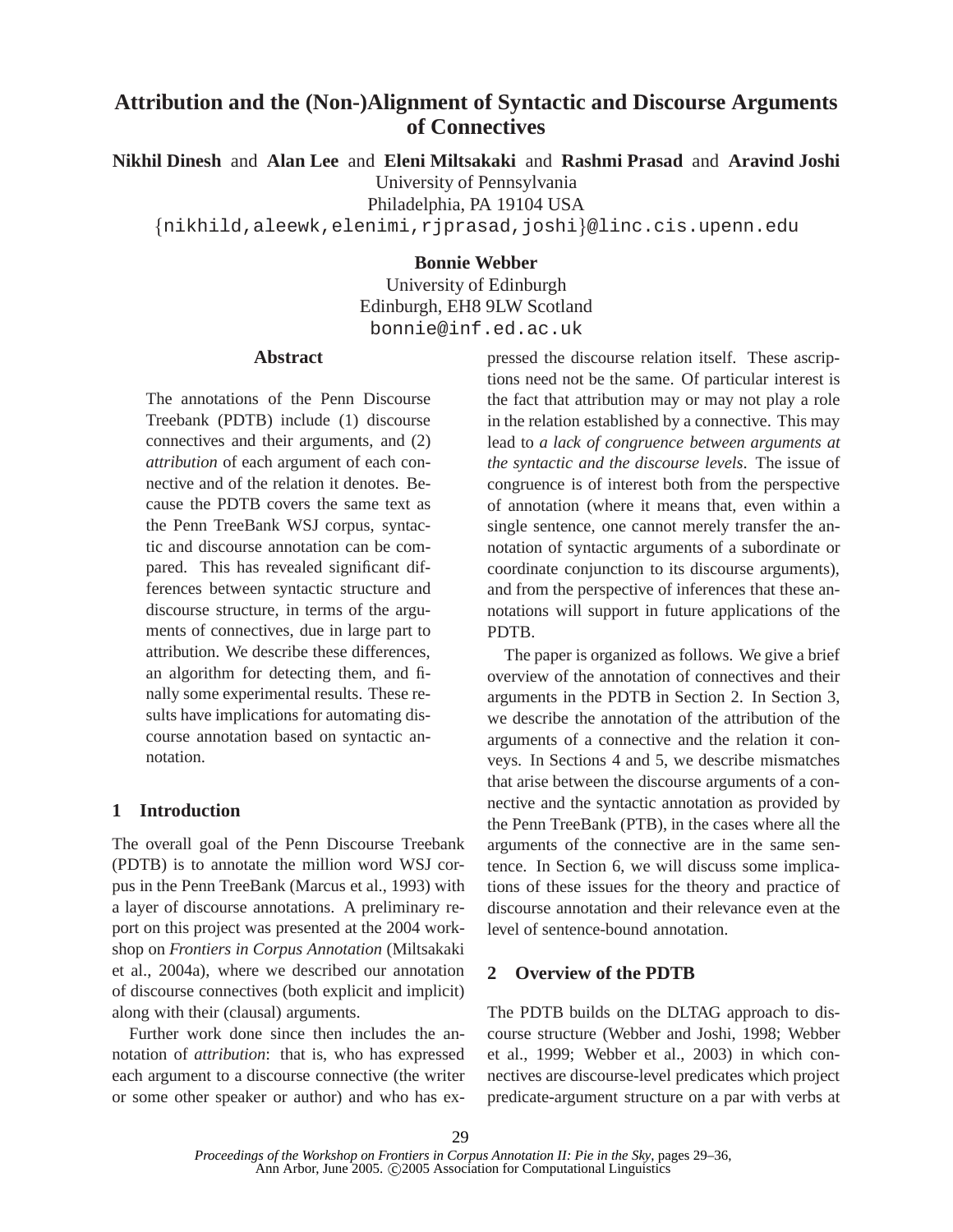the sentence level. Initial work on the PDTB has been described in Miltsakaki et al. (2004a), Miltsakaki et al. (2004b), Prasad et al. (2004).

The key contribution of the PDTB design framework is its *bottom-up approach* to discourse structure: Instead of appealing to an abstract (and arbitrary) set of discourse relations whose identification may confound multiple sources of discourse meaning, we start with the annotation of discourse connectives and their arguments, thus exposing a clearly defined level of discourse representation.

The PDTB annotates as *explicit discourse connectives* all subordinating conjunctions, coordinating conjunctions and discourse adverbials. These predicates establish relations between two *abstract objects* such as events, states and propositions (Asher,  $1993$ ).<sup>1</sup>

We use Conn to denote the connective, and Arg1 and Arg2 to denote the textual spans from which the abstract object arguments are computed.<sup>2</sup> In (1), the subordinating conjunction *since* establishes a temporal relation between the event of the earthquake hitting and a state where no music is played by a certain woman. In all the examples in this paper, as in (1), Arg1 is italicized, Arg2 is in boldface, and Conn is underlined.

### (1) *She hasn't played any music* since **the earthquake hit**.

*What counts as a legal argument?* Since we take discourse relations to hold between *abstract objects*, we require that an argument contains at least one clause-level predication (usually a verb – tensed or untensed), though it may span as much as a sequence of clauses or sentences. The two exceptions are nominal phrases that express an event or a state, and discourse deictics that denote an abstract object.

Because our annotation is on the same corpus as the PTB, annotators may select as arguments textual spans that omit content that can be recovered from syntax. In (2), for example, the relative clause is selected as Arg1 of *even though*, and its subject can be recovered from its syntactic analysis in the PTB. In (3), the subject of the infinitival clause in Arg1 is similarly available.

- (2) Workers described "clouds of blue dust" *that hung over parts of the factory* even though **exhaust fans ventilated the air**.
- (3) The average maturity for funds open only to institutions, considered by some *to be a stronger indicator* because **those managers watch the market closely**, reached a high point for the year – 33 days.

The PDTB also annotates *implicit connectives* between adjacent sentences where no explicit connective occurs. For example, in (4), the two sentences are contrasted in a way similar to having an explicit connective like *but* occurring between them. Annotators are asked to provide, when possible, an explicit connective that best describes the relation, and in this case *in contrast* was chosen.

(4) *The* \$*6 billion that some 40 companies are looking to raise in the year ending March 21 compares with only* \$*2.7 billion raise on the capital market in the previous year*. IMPLICIT - in contrast **In fiscal 1984, before Mr. Gandhi came into power, only \$810 million was raised**.

When complete, the PDTB will contain approximately 35K annotations: 15K annotations of the 100 explicit connectives identified in the corpus and 20K annotations of implicit connectives.<sup>3</sup>

### **3 Annotation of attribution**

Wiebe and her colleagues have pointed out the importance of ascribing beliefs and assertions expressed in text to the agent(s) holding or making them (Riloff and Wiebe, 2003; Wiebe et al., 2004; Wiebe et al., 2005). They have also gone a considerable way towards specifying how such subjective material should be annotated (Wiebe, 2002). Since we take discourse connectives to convey semantic predicate-argument relations between abstract objects, one can distinguish a variety of cases depending on the *attribution* of the discourse relation or its

<sup>1</sup> For example, discourse adverbials like *as a result* are distinguished from clausal adverbials like *strangely* which require only a single abstract object (Forbes, 2003).

 ${}^{2}$ Each connective has exactly two arguments. The argument that appears in the clause syntactically associated with the connective, we call Arg2. The other argument is called Arg1. Both Arg1 and Arg2 can be in the same sentence, as is the case for subordinating conjunctions (e.g., *because*). The linear order of the arguments will be Arg2 Arg1 if the subordinate clause appears sentence initially; Arg1 Arg2 if the subordinate clause appears sentence finally; and undefined if it appears sentence medially. For an adverbial connective like *however*, Arg1 is in the prior discourse. Hence, the linear order of its arguments will be Arg1 Arg2.

<sup>&</sup>lt;sup>3</sup>The annotation guidelines for the PDTB are available at http://www.cis.upenn.edu/~pdtb.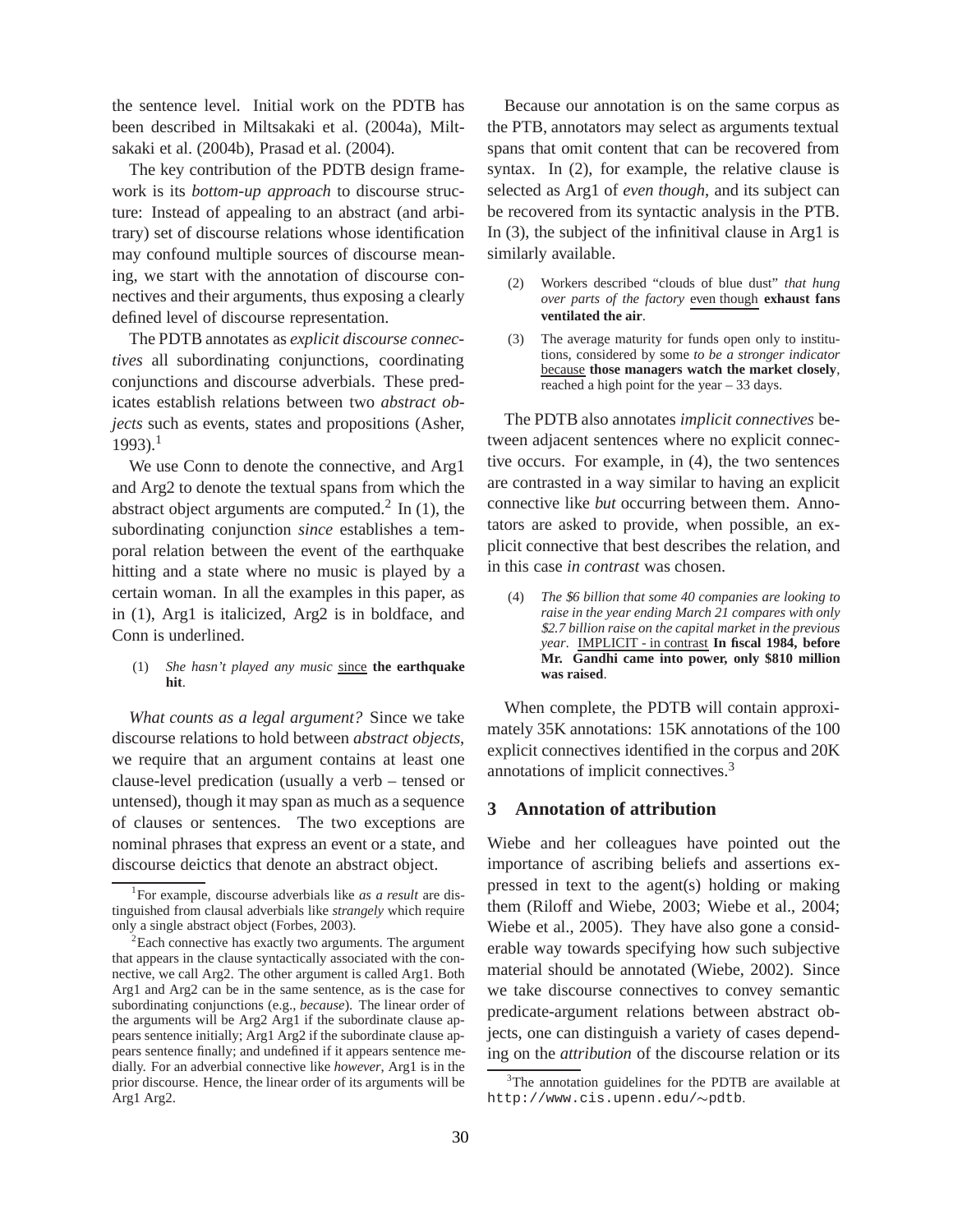arguments; that is, whether the relation or arguments are ascribed to the author of the text or someone other than the author.

**Case 1:** The relation and both arguments are attributed to the same source. In (5), the concessive relation between Arg1 and Arg2, anchored on the connective *even though* is attributed to the speaker *Dick Mayer*, because he is quoted as having said it. Even where a connective and its arguments are not included in a single quotation, the attribution can still be marked explicitly as shown in (6), where only Arg2 is quoted directly but both Arg1 and Arg2 can be attibuted to *Mr. Prideaux*. Attribution to some speaker can also be marked in reported speech as shown in the annotation of *so that* in (7).

- "Now, Philip Morris Kraft General Foods' parent company is committed to the coffee business and to increased advertising for Maxwell House," says Dick Mayer, president of the General Foods USA division. "Even though **brand loyalty is rather strong for coffee**, *we need advertising to maintain and strengthen it*."
- (6) *B.A.T isn't predicting a postponement* because **the units "are quality businesses and we are encouraged by the breadth of inquiries**," said Mr. Prideaux.
- (7) Like other large Valley companies, Intel also noted that *it has factories in several parts of the nation*, so that **a breakdown at one location shouldn't leave customers in a total pinch**.

Wherever there is a clear indication that a relation is attributed to someone other than the author of the text, we annotate the relation with the feature value **SA** for "speaker attribution" which is the case for (5), (6), and (7). The arguments in these examples are given the feature value **IN** to indicate that they "inherit" the attribution of the relation. If the relation and its arguments are attributed to the writer, they are given the feature values **WA** and **IN** respectively.

Relations are attributed to the writer of the text by default. Such cases include many instances of relations whose attribution is ambiguous between the writer or some other speaker. In (8), for example, we cannot tell if the relation anchored on *although* is attributed to the *spokeswoman* or the author of the text. As a default, we always take it to be attributed to the writer.

**Case 2:** One or both arguments have a different attribution value from the relation. While the default value for the attribution of an argument is the attribution of its relation, it can differ as in (8). Here, as indicated above, the relation is attributed to the writer (annotated **WA**) by default, but Arg2 is attributed to Delmed (annotated **SA**, for some speaker other than the writer, and other than the one establishing the relation).

(8) *The current distribution arrangement ends in March 1990* , although Delmed said **it will continue to provide some supplies of the peritoneal dialysis products to National Medical**, the spokeswoman said.

Annotating the corpus with attribution is necessary because in many cases the text containing the source of attribution is located in a different sentence. Such is the case for (5) where the relation conveyed by *even though*, and its arguments are attributed to *Dick Mayer*.

We are also adding attribution values to the annotation of the implicit connectives. Implicit connectives express relations that are *inferred* by the reader. In such cases, the author *intends* for the reader to *infer* a discourse relation. As with explicit connectives, we have found it useful to distinguish implicit relations intended by the writer of the article from those intended by some other author or speaker. To give an example, the implicit relation in (9) is attributed to the writer. However, in (10) both Arg1 and Arg2 have been expressed by the speaker whose speech is being quoted. In this case, the implicit relation is attributed to the speaker.

- (9) *Investors in stock funds didn't panic the weekend after mid-October's 190-point market plunge*. IMPLICIT-instead **Most of those who left stock funds simply switched into money market funds**.
- (10) "People say they swim, and that may mean they've been to the beach this year," Fitness and Sports. "*It's hard to know if people are responding truthfully*. IMPLICIT-because **People are too embarrassed to say they haven't done anything**."

The annotation of attribution is currently underway. The final version of the PDTB will include annotations of attribution for all the annotated connectives and their arguments.

Note that in the Rhetorical Structure Theory (RST) annotation scheme (Carlson et al., 2003), attribution is treated as a discourse relation. We, on the other hand, do not treat attribution as a discourse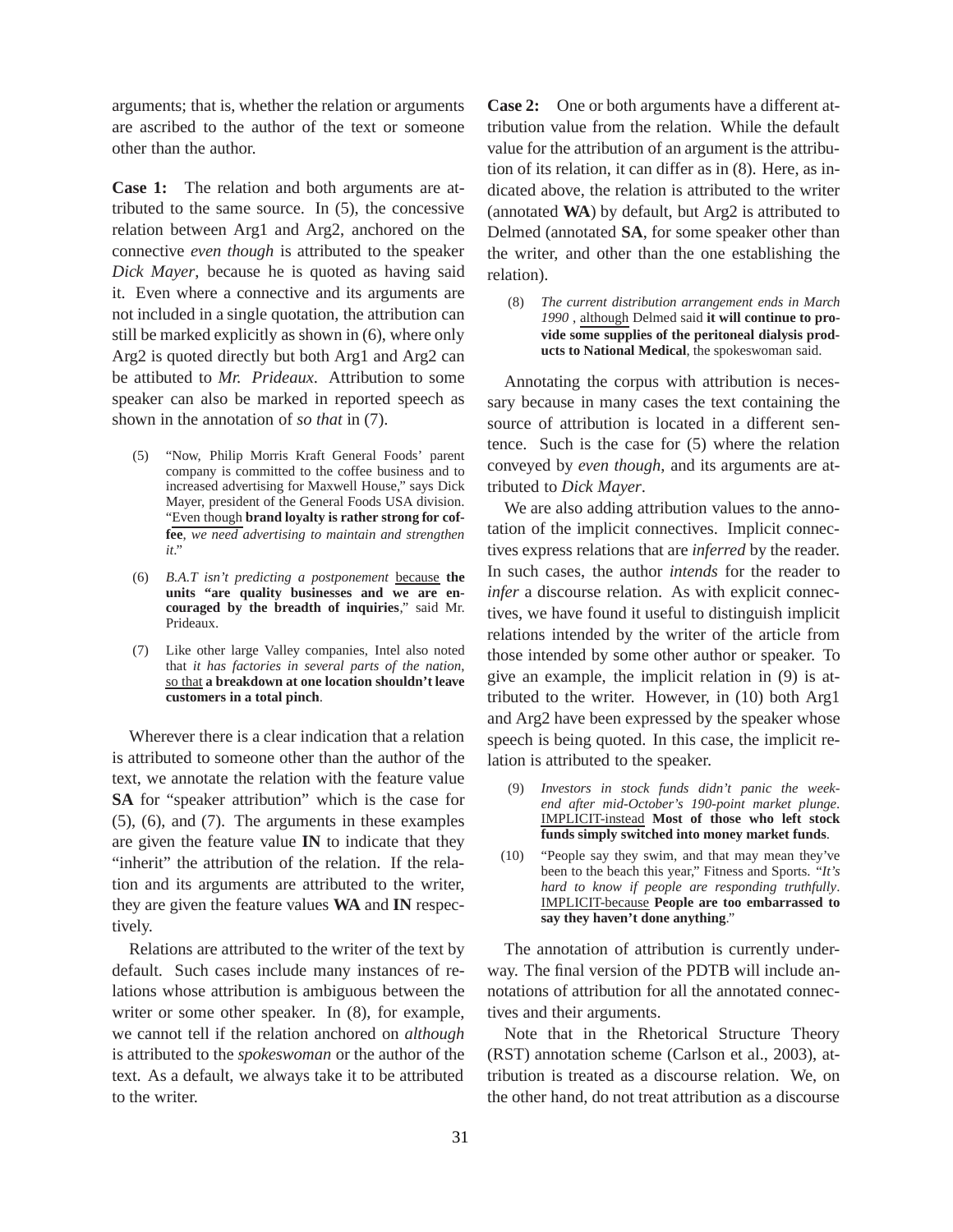relation. In PDTB, discourse relations (associated with an explicit or implicit connective) hold between two abstracts objects, such as events, states, etc. Attribution relates a proposition to an entity, not to another proposition, event, etc. This is an important difference between the two frameworks. One consequence of this difference is briefly discussed in Footnote 4 in the next section.

# **4 Arguments of Subordinating Conjunctions in the PTB**

A natural question that arises with the annotation of arguments of subordinating conjunctions (SUB-CONJS) in the PDTB is *to what extent they can be detected directly from the syntactic annotation in the PTB*. In the simplest case, Arg2 of a SUBCONJ is its complement in the syntactic representation. This is indeed the case for (11), where *since* is analyzed as a preposition in the PTB taking an S complement which is Arg2 in the PDTB, as shown in Figure 1.

### (11) Since **the budget measures cash flow**, *a new* \$*1 direct loan is treated as a* \$*1 expenditure*.

Furthermore, in (11), *since* together with its complement (Arg2) is analyzed as an SBAR which modifies the clause *a new* \$*1 direct loan is treated as a* \$*1 expenditure*, and this clause is Arg1 in the PDTB.

*Can the arguments always be detected in this way?* In this section, we present statistics showing that this is not the case and an analysis that shows that this lack of congruence between the PDTB and the PTB is not just a matter of annotator disagreement.

Consider example (12), where the PTB requires annotators to include the verb of attribution *said* and its subject *Delmed* in the complement of *although*. But *although* as a discourse connective denies the expectation that the supply of dialysis products will be discontinued when the distribution arrangement ends. It does **not** convey the expectation that Delmed will not say such things. On the other hand, in (13), the contrast established by *while* is between the opinions of two entities i.e., *advocates* and *their opponents*. 4

- (12) *The current distribution arrangement ends in March 1990*, although Delmed said **it will continue to provide some supplies of the peritoneal dialysis products to National Medical**, the spokeswoman said.
- (13) *Advocates said the 90-cent-an-hour rise, to* \$*4.25 an hour by April 1991, is too small for the working poor*, while **opponents argued that the increase will still hurt small business and cost many thousands of jobs**.

In Section 5, we will identify additional cases. What we will then argue is that it will be insufficient to train an algorithm for identifying discourse arguments simply on the basis of syntactically analysed text.

We now present preliminary measurements of these and other *mismatches* between the two corpora for SUBCONJS. To do this we describe a procedural algorithm which builds on the idea presented at the start of this section. The statistics are preliminary in that only the annotations of a single annotator were considered, and we have not attempted to exclude cases in which annotators disagree.

We consider only those SUBCONJS for which both arguments are located in the same sentence as the connective (which is the case for approximately 99% of the annotated instances). The syntactic configuration of such relations pattern in a way shown in Figure 1. Note that it is not necessary for any of  $Conn$ ,  $Arg1$ , or  $Arg2$  to have a single node in the parse tree that dominates it exactly. In Figure 1 we do obtain a single node for  $Conn$ , and  $Arg2$  but for  $Arg1$ , it is the set of nodes  $\{NP, VP\}$  that dominate it exactly. Connectives like *so that*, and *even if* are not dominated by a single node, and cases where the annotator has decided that a (parenthetical) clausal element is not minimally necessary to the interpretation of Arg<sup>2</sup> will necessitate choosing multiple nodes that dominate Arg<sup>2</sup> exactly.

Given the node(s) in the parse tree that dominate  $Conn (\lbrace IN \rbrace$  in Figure 1), the algorithm we present tries to find node(s) in the parse tree that dominate Arg<sup>1</sup> and Arg<sup>2</sup> exactly using the operation of **tree subtraction** (Sections 4.1, and 4.2). We then discuss its execution on (11) in Section 4.3.

<sup>&</sup>lt;sup>4</sup>This distinction is hard to capture in an RST-based parsing framework (Marcu, 2000). According to the RST-based annotation scheme (Carlson et al., 2003) 'although Delmed said' and 'while opponents argued' are elementary discourse units

annotated in the same way: as satellites of the relation *Attribution*. RST does not recognize that satellite segments, such as the ones given above, sometimes participate in a higher RST relation along with their nuclei and sometimes not.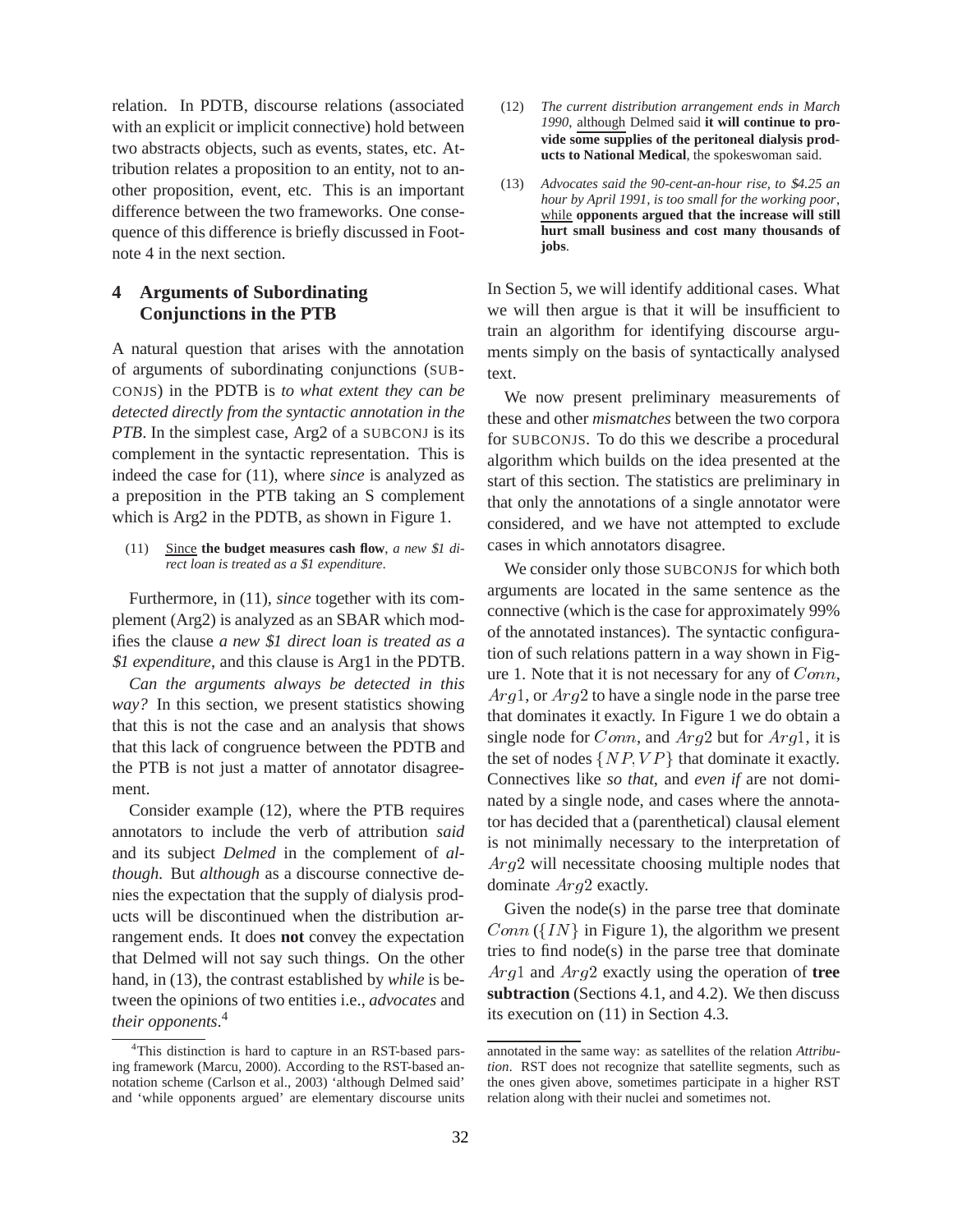

Figure 1: The syntactic configuration for (11), and the execution of the tree subtraction algorithm on this configuration.

### **4.1 Tree subtraction**

We will now define the operation of tree subtraction the graphical intuition for which is given in Figure 2. Let T be the set of nodes in the tree.

**Definition 4.1.** *The ancestors of any node*  $t \in T$ *, denoted by*  $Ancestor_t \subseteq T$  *is a set of nodes such that*  $t \in Ancestor_t$  *and*  $parent(u, t) \Rightarrow ( [u \in$  $Ancestor_t | \land [Ancestor_u \subset Ancestor_t]$ 

**Definition 4.2.** *Consider a node*  $x \in T$ *, and a set of nodes*  $Y \subset T - \{x\}$ , we define the set  $Z' =$  $\{n \vert n \in T - \{x\} \land x \in Ancestor_n \land (\forall y \in Y, y \notin \emptyset)\}$  $Ancestor_n \wedge n \notin Ancestor_y$ *}. Given such an* x *and* Y *, the operation of tree subtraction gives a set of nodes* Z *such that,*  $Z = \{z_1 | z_1 \in Z' \land (\forall z_2 \in$  $Z', z_2 \notin (Ancestor_{z_1} - \{z_1\}))\}$ *We denote this by*  $x - Y = Z$ .

The nodes  $z \in Z$  are the highest descendants of x, which do not dominate any node  $y \in Y$  and are not dominated by any node in Y .

#### **4.2 Algorithm to detect the arguments**

For any  $t \in T$ , let  $L_t$  denote the set of leaves(or terminals) dominated by t and for  $A \subseteq T$  we denote the set of leaves dominated by A as  $L_A = \begin{bmatrix} 1 & L_a \end{bmatrix}$ . est nodes when  $\forall a \in A$ a a series and a series of the series of the series of the series of the series of the series of the series of



Figure 2: Tree subtraction  $x - Y = Z$ 

For any set of leaves L we define  $N_L'$  to be a set of nodes of maximum cardinality such that  $L_{N'_t}$  =

 $\bigcup_{\forall n \in N'_L} L_n = L$ 

 $\blacksquare$   $\blacksquare$   $\blacksquare$   $\blacksquare$   $\blacksquare$   $\blacksquare$   $\blacksquare$   $\blacksquare$   $\blacksquare$   $\blacksquare$   $\blacksquare$   $\blacksquare$   $\blacksquare$   $\blacksquare$   $\blacksquare$   $\blacksquare$   $\blacksquare$   $\blacksquare$   $\blacksquare$   $\blacksquare$   $\blacksquare$   $\blacksquare$   $\blacksquare$   $\blacksquare$   $\blacksquare$   $\blacksquare$   $\blacksquare$   $\blacksquare$   $\blacksquare$   $\blacksquare$   $\blacksquare$   $\blacks$ 

The set  $N_L = \{n_1 | n_1 \in N_L' \land (\forall n_2 \in N_L', n_2 \notin \mathcal{C}\})$  $(Ancestor_{n_1} - {n_1})$ ). We can think of Conn, Arg1 and Arg2 each as a set of leaves and we use  $N_{Conn}$ ,  $N_{Arg1}$  and  $N_{Arg2}$  to denote the set of highest nodes which dominate them respectively.

Given  $N_{Conn}$ , our task is then to find  $N_{Arg1}$  and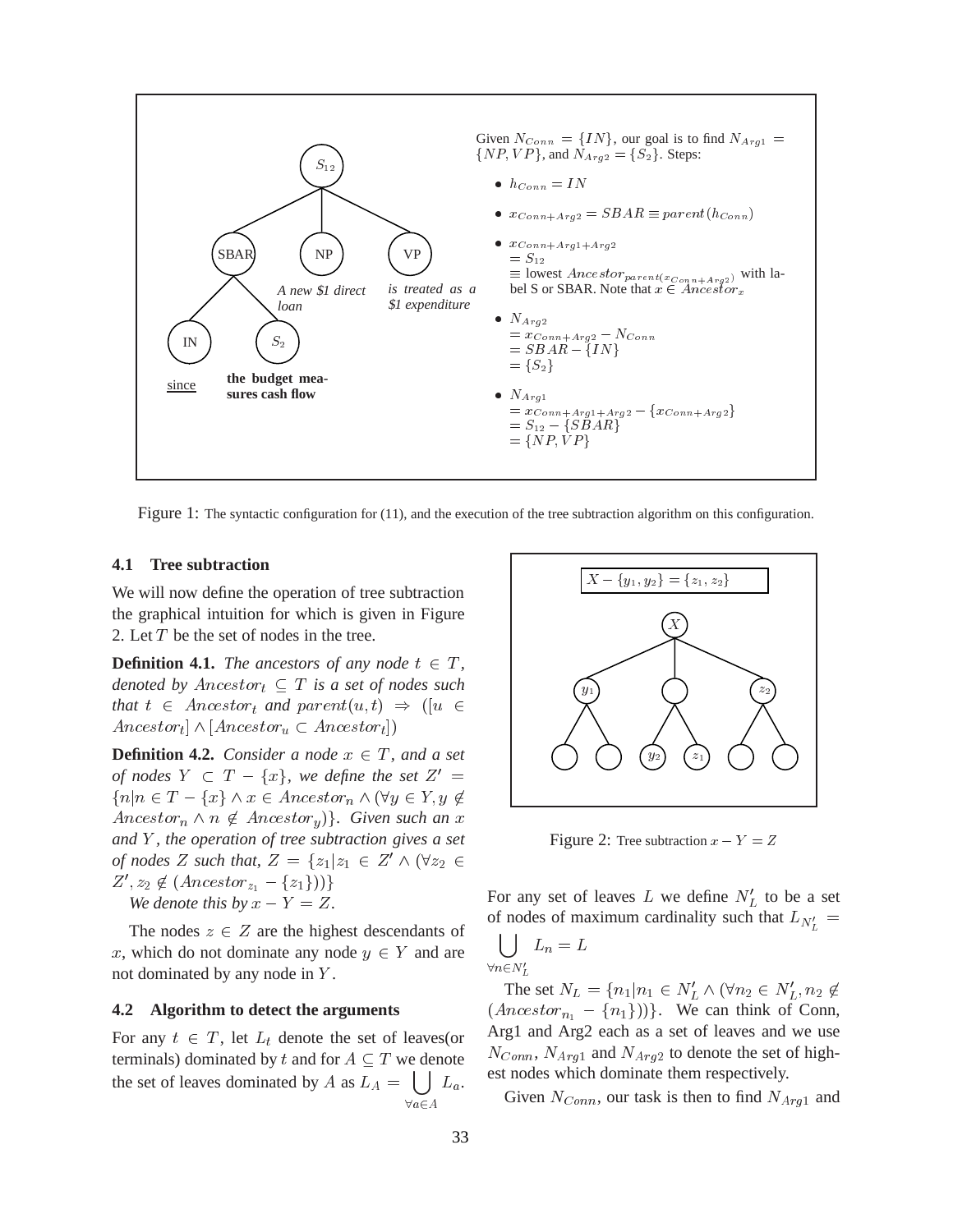$N_{Arg2}$ . The algorithm does the following:

- 1. Let  $h_{Conn}$  (the head) be the last node in  $N_{Conn}$  in an inorder traversal of the tree.
- 2.  $x_{Conn+Arg2} \equiv parent(h_{Conn})$
- 3. Repeat while  $parent(x_{Conn+Arg2})$  has label S or SBAR, and has only two children:

 $x_{Conn+Arg2} = parent(x_{Conn+Arg2})$ 

This ensures the inclusion of complementizers and subordinating conjuctions associated with the clause in Arg1. The convention adopted by the PDTB was to include such elements in the clause with which they were associated.

4.  $x_{Conn+Aral+Aral}$  is the lowest node with label S or SBAR such that:

 $x_{Conn+Arg1+Arg2} \in Ancestor_{parent(x_{Conn+Arg2})}$ 

5. Repeat while  $parent(x_{Conn+Arg1+Arg2})$  has label S or SBAR, and has only two children:

 $x_{Conn+Arg1+Arg2} = parent(x_{Conn+Arg1+Arg2})$ 

- 6.  $N_{Arg2} = x_{Conn+Arg2} N_{Conn}$  (tree subtraction)
- 7.  $N_{Arg1} = x_{Conn+Arg1+Arg2} \{x_{Conn+Arg2}\}$  (tree subtraction)

#### **4.3 Executing the algorithm on (11)**

The idea behind the algorithm is as follows. Since we may not be able to find a single node that dominates  $Conn, Arq1$ , and/or  $Arq2$  exactly, we attempt to find a node that dominates Conn and Arg<sup>2</sup> together denoted by  $x_{Conn+Area}$  (SBAR in Figure 1), and a node that dominates Conn, Arg<sup>1</sup> and Arg<sup>2</sup> together denoted by  $x_{Conn+Arg1+Arg2}$  ( $S_{12}$  in Figure 1). Note that this is an approximation, and there may be no single node that dominates  $Conn$ , and Arg2 exactly.

Given  $x_{Conn+Arg2}$  the idea is to remove all the material corresponding to  $Conn (N_{Conn})$  under that node and call the rest of the material Arg<sup>2</sup>. This is what the operation of tree subtraction gives us, i.e.,  $x_{Conn+Arg2} - N_{Conn}$  which is  $\{S_2\}$  in Figure 1.

Similarly, given  $x_{Conn+Arg1+Arg2}$  we would like to remove the material corresponding to  $Conn$  (14) and  $Arg2$  and  $\{x_{Conn+Arg2}\}\$  is that material.  $x_{Conn+Arg1+Arg2} - \{x_{Conn+Arg2}\}\$  gives us the nodes  $\{NP, VP\}$  which is the desired  $Arg1$ .

# **5 Evaluation of the tree subtraction algorithm**

Describing the mismatches between the syntactic and discourse levels of annotation requires a detailed analysis of the cases where the tree subtraction algorithm does not detect the same arguments as annotated by the PDTB. Hence this first set of experiments was carried out *only* on Sections 00-01 of the WSJ corpus (about 3500 sentences), which is accepted by the community to be development data.

First, the tree subtraction algorithm was run on the PTB annotations in these two sections. The arguments detected by the algorithm were classified as: (a) **Exact**, if the argument detected by the algorithm exactly matches the annotation; (b) **Extra Material**, if the argument detected contains some additional material in comparison with the annotation; and (c) **Omitted Material**, if some annotated material was not included in the argument detected. The results are summarized in Table 1.

| Argument | Exact | Extra Material | <b>Omitted Material</b> |
|----------|-------|----------------|-------------------------|
| Argl     | 82.5% | 12.6%          | 4.9%                    |
|          | (353) | (54)           | (21)                    |
| Arg2     | 93.7% | 2.6%           | 3.7%                    |
|          | (401) |                | 16                      |

Table 1: Tree subtraction on the PTB annotations for SUB-CONJS. Section 00-01(428 instances)

#### **5.1 Analysis of the results in Table 1**

#### **5.1.1 Extra Material**

There were 54 (11) cases where Arg1 (Arg2) in the PTB (obtained via tree subtraction) contained more material than the corresponding annotation in the PDTB. We describe only the cases for Arg1, since they were a superset of the cases for Arg2.

**Second VP-coordinate** - In these cases, Arg1 of the SUBCONJ was associated with the second of two coordinated VPs. Example (14) is the relation annotated by the PDTB, while (15) is the relation produced by tree subtraction.

- She became an abortionist accidentally, *and continued* because **it enabled her to buy jam, cocoa and other war-rationed goodies**.
- (15) *She became an abortionist accidentally, and continued* because **it enabled her to buy jam, cocoa and other war-rationed goodies**.

Such mismatches can be either due to the fact that the algorithm looks only for nodes of type S or SBAR, or due to disagreement between the PTB and PDTB. Further investigation is needed to under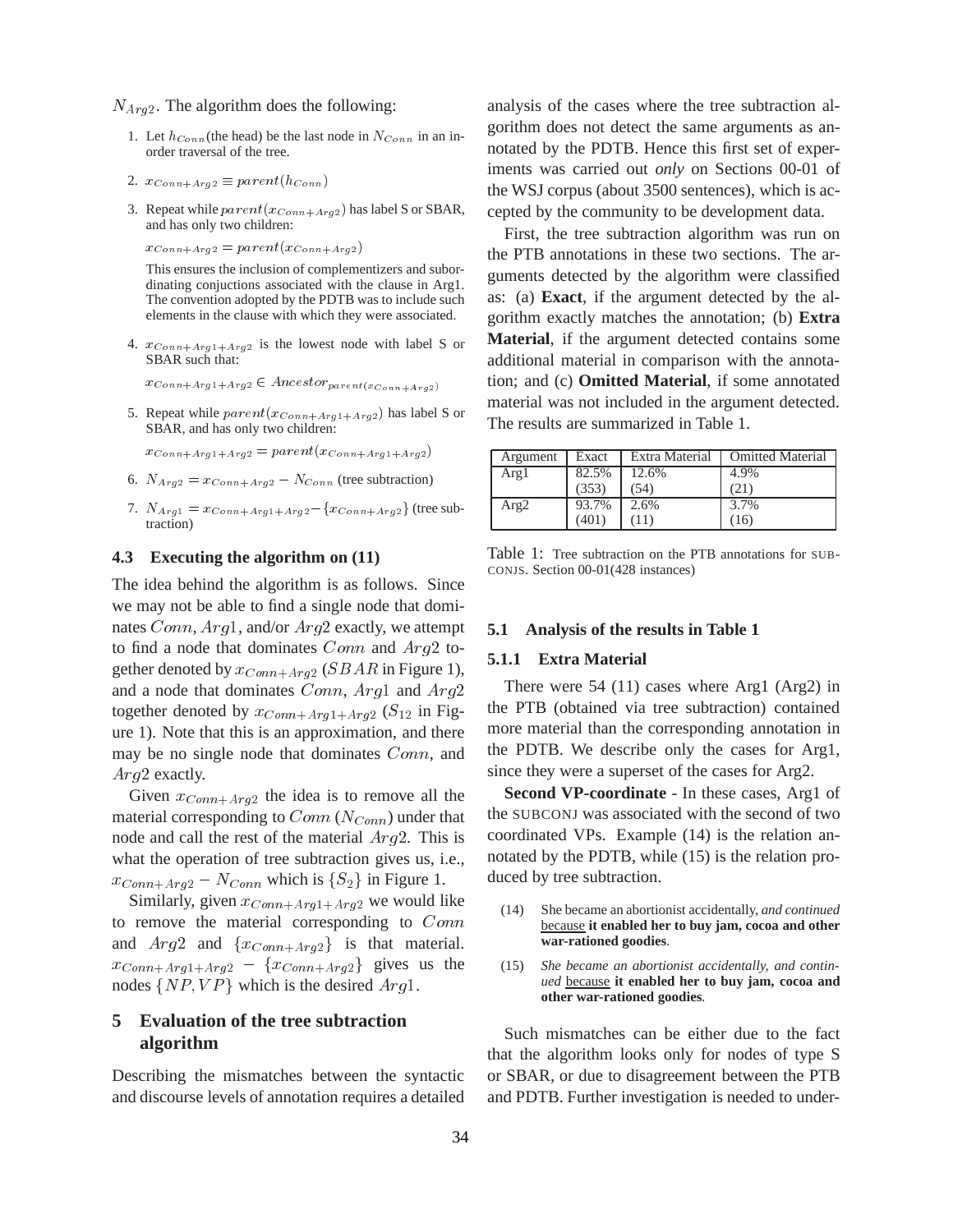stand this issue more precisely.<sup>5</sup> The percentage of such mismatches (with respect to the total number of cases of extra material) is recorded in the first column of Table 2, along with the number of instances in parentheses.

**Lower Verb** - These are cases of a true mismatch between the PDTB and the PTB, where the PDTB has associated Arg1 with a lower clause than the PTB. <sup>9</sup> of the <sup>13</sup> "lower verb" cases for Arg1 were due to *verbs of attribution*, as in (12). (The percentage of "lower verb" mismatches is given in the second column of Table 2, along with the number of instances in parentheses.)

**Clausal Adjuncts** - Finally, we considered cases where clause(s) judged not to be minimally necessary to the interpretation of Arg1 were included. (16) shows the relation annotated by the PDTB, where the subordinate clause headed by *partly because* is not part of Arg1, but the tree subtraction algorithm includes it as shown in (17).

- (16) When **Ms. Evans took her job**, *several important divisions that had reported to her predecessor weren't included* partly because she didn't wish to be a full administrator.
- (17) When **Ms. Evans took her job**, *several important divisions that had reported to her predecessor weren't included partly because she didn't wish to be a full administrator*.

To get an idea of the number of cases where a single irrelevant clause was included, we determined the number of instances for which pruning out one node from Arg1 resulted in an exact match. This is given in the third column of Table 2. The second row of Table 2 illustrates the same information for Arg2. Most of these are instances where irrelevant clauses were included in the argument detected from the PTB.

| Argument | Second VP  | Lower | One Node | Other |
|----------|------------|-------|----------|-------|
|          | Coordinate | Verb  | Pruned   |       |
| Arg1     | 16.7%      | 24.1% | 31.5%    | 27.7% |
|          |            | 13)   | (17)     | [15]  |
| Arg2     | 0%         | 9.1%  | 72.7%    | 18.2% |
|          |            |       | (8       |       |

Table 2: Cases which result in extra material being included in the arguments.

#### **5.1.2 Omitted Material**

The main source of these errors in Arg1 are the **higher verb** cases. Here the PDTB has associated Arg1 with a higher clause than the PTB. Examples (18) and (19) show the annotated and algorithmically produced relations respectively. This is the inverse of the aforementioned *lower verb* cases, and the majority of these cases are due to the verb of attribution being a part of the relation.

- (18) *Longer maturities are thought to indicate declining interest rates* because **they permit portfolio managers to retain relatively higher rates for a longer period**.
- (19) Longer maturities are thought *to indicate declining* interest rates because **they permit portfolio managers to retain relatively higher rates for a longer period**.

To get an approximate idea of these errors, we checked if selecting a higher S or SBAR made the Arg1 exact or include extra material. These are the columns **Two up exact** and **Two up extra included** in Table 3. At this time, we lack a precise understanding of the remaining mismatches in Arg1, and the ones resulting in material being omitted from Arg2.

| Argument | Two up exact | Two up extra<br>included | Other        |
|----------|--------------|--------------------------|--------------|
| Argl     | 47.6% (10)   | $14.3\%$ (3)             | $28.1\%$ (8) |

Table 3: Cases which result in material being omitted from Arg1 as a result of excluding a higher verb

### **5.2 Additional experiments**

We also evaluated the performance of the tree subtraction procedure on the PTB annotations on Sections 02-24 of the WSJ corpus, and the results are summarized in Table 4.

| Argument | Exact | Extra Material | <b>Comitted Material</b> |
|----------|-------|----------------|--------------------------|
| Argl     | 76.1% | 17.6%          | 6.3%                     |
| Arg2     | 92.5% | 3.6%           | 3.9%                     |

Table 4: Tree subtraction on PTB annotations for the SUB-CONJS(approx. 5K instances). Sections 02-24

Finally we evaluated the algorithm on the output of a statistical parser. The parser implementation in (Bikel, 2002) was used in this experiment and it was run in a mode which emulated the Collins (1997) parser. The parser was trained on Sections 02-21 and Sections 22-24 were used as test data, where

<sup>&</sup>lt;sup>5</sup>It is also possible for the PDTB to associate an argument with only the first of two coordinated VPs, but the number of such cases were insignificant.